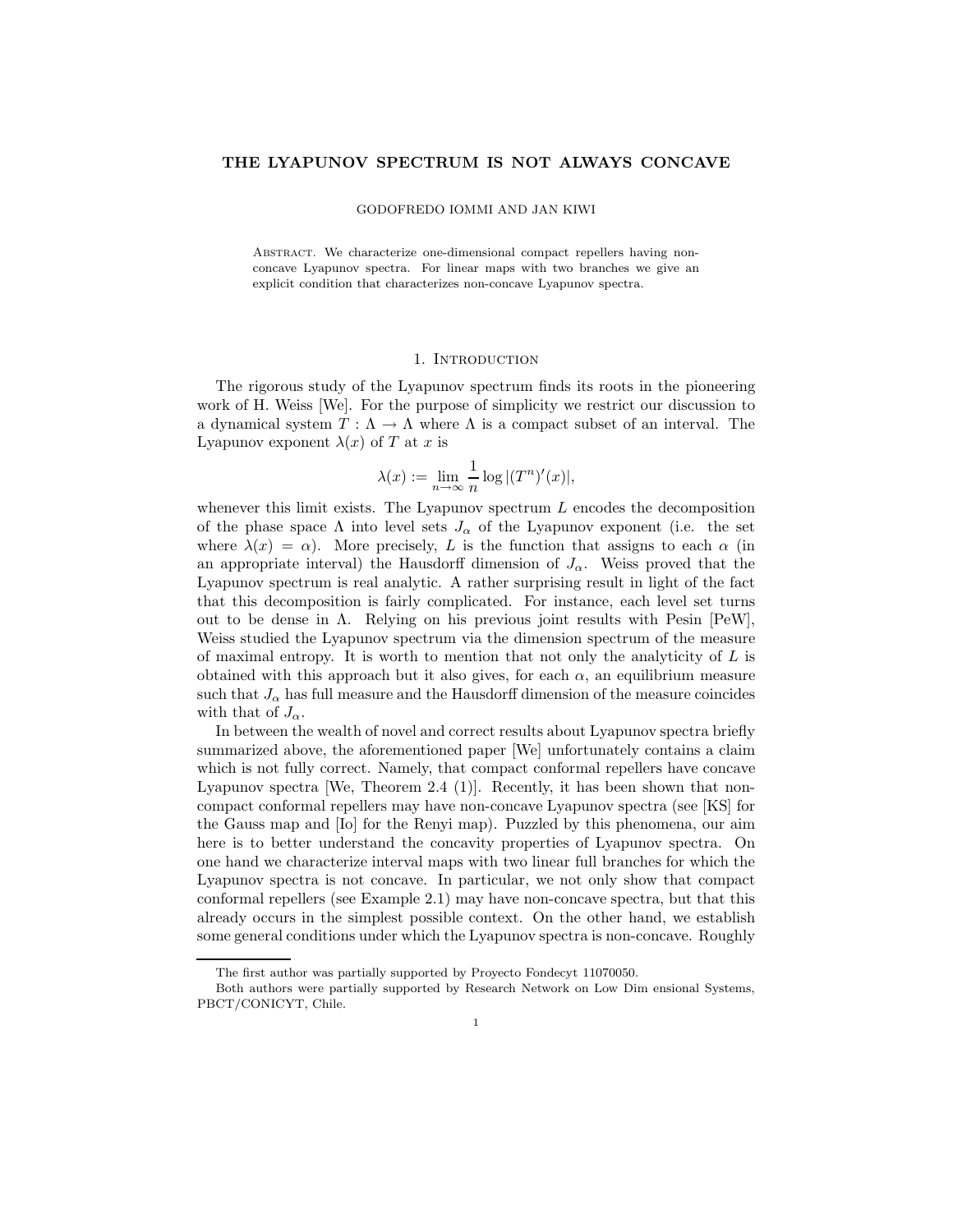speaking, the asymptotic variance (of the  $-t \log |T'|$  potential) should be sufficiently large (in a certain sense).

The class of maps that we consider is defined as follows. Given a pairwise disjoint finite family of closed intervals  $I_1, \ldots, I_n$  contained in [0, 1] we say that a map:

$$
T:\bigcup_{i=1}^n I_i\to [0,1]
$$

is a cookie-cutter map with  $n$  branches if the following holds:

- (1)  $T(I_i) = [0, 1]$  for every  $i \in \{1, ..., n\},$
- (2) The map T is of class  $C^{1+\epsilon}$  for some  $\epsilon > 0$ ,
- (3)  $|T'(x)| > 1$  for every  $x \in I_1 \cup \cdots \cup I_n$ .

We say that  $T$  is a linear cookie-cutter map if  $T$  restricted to each one of the intervals  $I_i$  is an affine map. The repeller  $\Lambda \subset [0,1]$  of T is

$$
\Lambda:=\bigcap_{n=0}^\infty T^{-n}([0,1]).
$$

The Lyapunov exponent of the map T at the point  $x \in [0, 1]$  is defined by

$$
\lambda(x) = \lim_{n \to \infty} \frac{1}{n} \log |(T^n)'(x)|,
$$

whenever the limit exists. Let us stress that the set of points for which the Lyapunov exponent does not exist has full Hausdorff dimension [BS].

We will mainly be concerned with the Hausdorff dimension of the level sets of λ. More precisely, the range of λ is an interval  $[\alpha_{min}, \alpha_{max}]$  and the multifractal spectrum of the Lyapunov exponent is the function given by:

$$
L: \begin{bmatrix} \alpha_{min}, \alpha_{max} \end{bmatrix} \rightarrow \begin{array}{c} \rightarrow \\ \alpha \end{array} \text{dim}_H(J_\alpha = \{ x \in \Lambda \mid \lambda(x) = \alpha \}),
$$

where  $\dim_H(J)$  denotes the Hausdorff dimension of J. For short we say that L is the Lyapunov spectrum of  $T$ .

In our first result we consider linear cookie-cutters with two branches and obtain conditions on the slopes that ensure that the Lyapunov spectrum is concave. This result can also be used to construct examples of non-concave Lyapunov spectrum.

Theorem A. Consider the linear cookie-cutter map with two branches

$$
T: \left[0, \frac{1}{a}\right] \cup \left[1 - \frac{1}{b}, 1\right] \rightarrow [0, 1]
$$

defined by

$$
T(x) = \begin{cases} ax & \text{if } x \leq \frac{1}{a}, \\ bx + 1 - b & \text{if } x \geq 1 - \frac{1}{b}. \end{cases}
$$

Then the Lyapunov spectrum  $L : [\log a, \log b] \to \mathbb{R}$  of T is concave if and only if

$$
\frac{\log b}{\log a} \le \frac{\sqrt{2\log 2}+1}{\sqrt{2\log 2}-1} \approxeq 12.2733202...
$$

The above relation gives the bifurcation point dividing the spectra with inflection points form the concave ones. For maps with two linear branches, the combination of Lemma 2.3 with this Theorem implies that the bifurcation between concave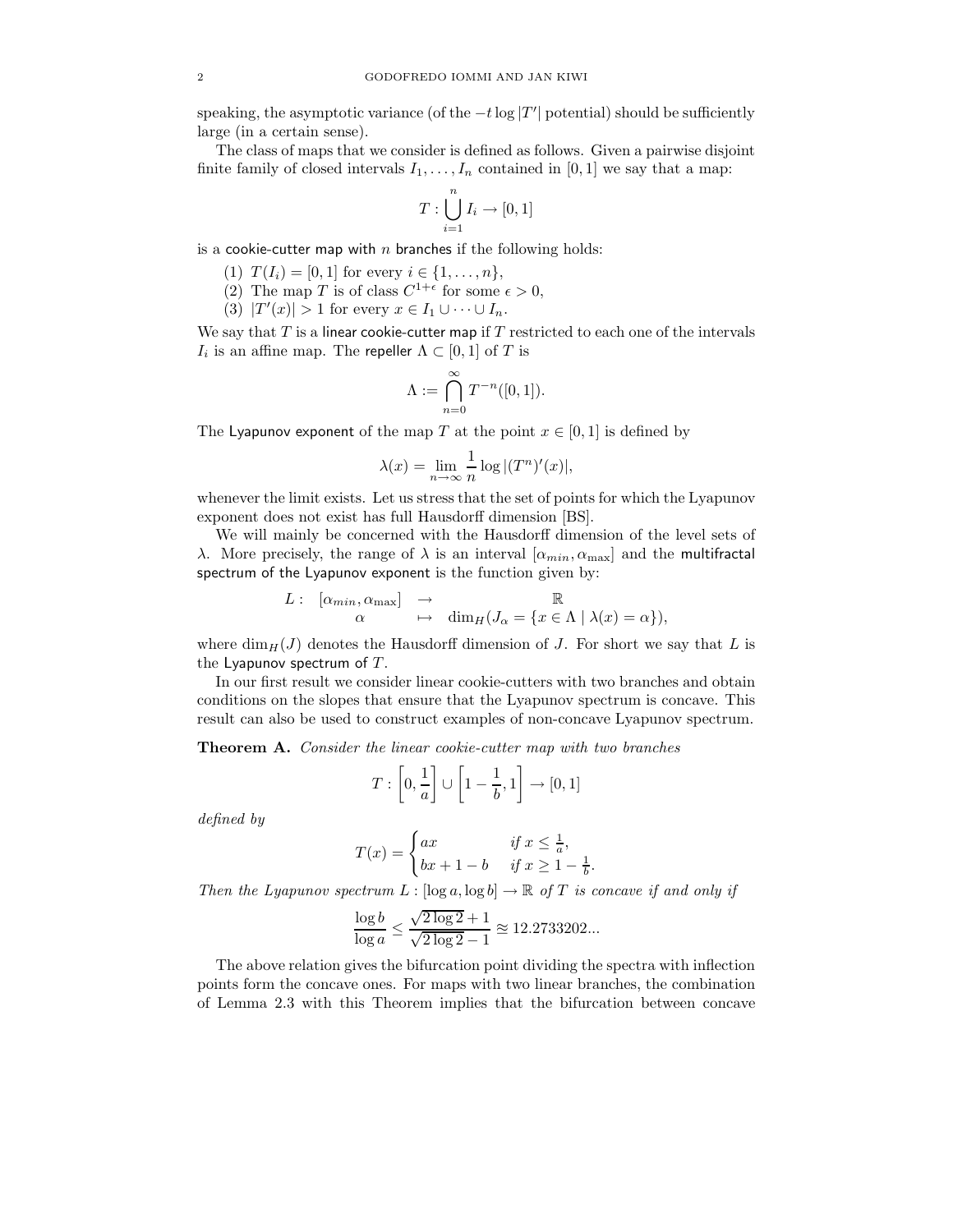spectra and non-concave one may only occur when the Lyapunov exponent,  $\alpha_M$ , corresponding to the measure of maximal entropy is an inflection point.

In order to describe the Lyapunov spectrum we will make use of the thermodynamic formalism. Let T be a cookie-cutter map, denote by  $\mathcal{M}_T$  the set of T-invariant probability measures. The topological pressure of  $-t \log |T'|$  with respect to  $T$  is defined by

$$
P(-t \log |T'|) = \sup \left\{ h(\mu) - t \int \log |T'| d\mu : \mu \in \mathcal{M}_T \right\},\
$$

where  $h(\mu)$  denotes the measure theoretic entropy of T with respect to the measure  $\mu$  (see [Wa, Chapter 4] for a precise definition of entropy). A measure  $\mu_t \in \mathcal{M}_T$  is called an equilibrium measure for  $-t \log |T'|$  if it satisfies:

$$
P(-t\log |T'|) = h(\mu_t) - t \int \log |T'| d\mu_t.
$$

If the function  $\log |T'|$  is not cohomologous to a constant then the function  $t \mapsto$  $P(-t \log |T'|)$  is strictly convex, strictly decreasing, real analytic and for every  $t \in \mathbb{R}$ there exists a unique equilibrium measure  $\mu_t$  corresponding to  $-t \log |T'|$  (see [PP, Chapters 3 and 4]). Moreover, there are explicit expressions for the derivatives of the pressure. Indeed (see [PU, Chapter 4]), the first derivative of the pressure is given by

$$
\alpha(t_0) := -\frac{d}{dt} P(-t \log |T'|) \Big|_{t=t_0} = \int \log |T'| \ d\mu_{t_0}.
$$

The second derivative of the pressure is the asymptotic variance

$$
\frac{d^2}{dt^2}P(-t\log|T'|)\Big|_{t=t_0} = \sigma^2(t_0),
$$

where

$$
\sigma^2(t_0) := \lim_{n \to \infty} \int \left( \sum_{i=0}^{n-1} -\log |T'(T^ix)| + n \int \log |T'| d\mu_{t_0} \right)^2 d\mu_{t_0}(x).
$$

There exists a close relation between the topological pressure and the Hausdorff dimension of the repeller. In fact, the number  $t_d = \dim_H(\Lambda)$  is the unique zero of the Bowen equation (see [Pe, Chapter 7])

$$
P(-t\log|T'|)=0.
$$

Let  $\mu_{t_d}$  be the unique equilibrium measure corresponding to the function  $-t_d \log |T'|$ and, let

$$
\alpha_d := \int \log |T'| \ d\mu_d.
$$

Our next theorem establishes general conditions for a cookie-cutter map to have (non-)concave Lyapunov spectrum.

**Theorem B.** Let L be Lyapunov spectrum of a cookie-cutter map  $T$ . Then L is always concave in  $[\alpha_{min}, \alpha_d]$ . Moreover,  $L : [\alpha_{min}, \alpha_{max}] \rightarrow \mathbb{R}$  is concave if and only if

$$
\sigma^2(t) < \frac{\alpha(t)^2}{2P(-t\log|T'|)} \quad \text{for all} \quad t < t_d.
$$

When considering linear cookie-cutter maps we obtain a simpler formula in terms of the slopes of the map.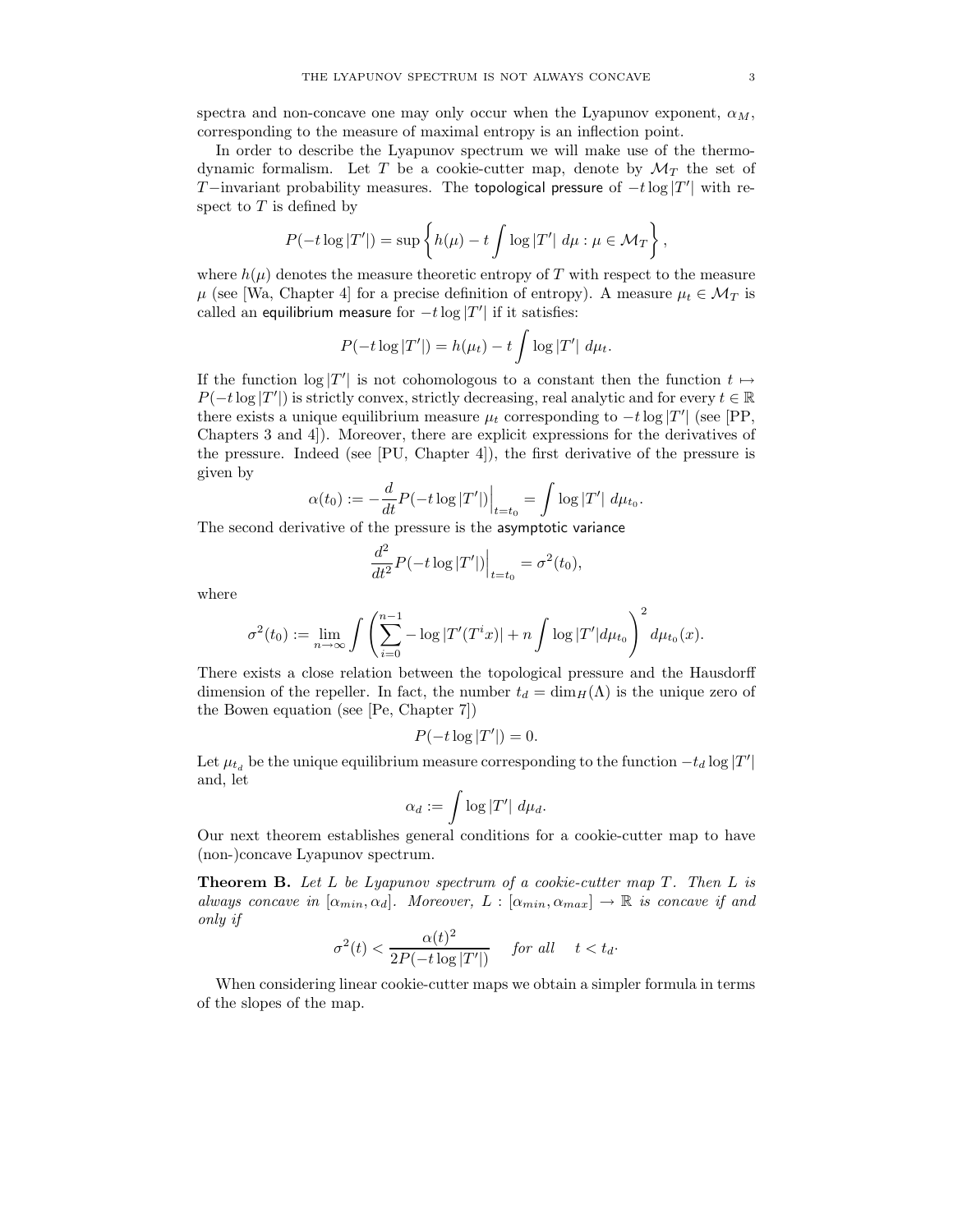Corollary C. Consider a linear cookie-cutter map T with n-branches of slopes  $m_1, \ldots, m_n$ . Then its Lypunov spectrum  $L : [\min\{\log |m_i|\}, \max\{\log |m_i|\}] \to \mathbb{R}$  is concave if and only if, for all  $t \in \mathbb{R}$ ,

$$
2\log\left(\sum_{i=1}^n |m_i|^t\right) \left(\frac{\left(\sum_{i=1}^n |m_i|^t (\log |m_i|)^2\right) \left(\sum_{i=1}^n |m_i|^t\right)}{\left(\sum_{i=1}^n |m_i|^t \log |m_i|\right)^2} - 1\right) \le 1.
$$

In terms of the  $L^1(\mu_t)$  and  $L^2(\mu_t)$  norms with respect to the corresponding equilibrium measure  $\mu_t$  the above formula may be rewritten as:

$$
2P(-t\log|T'|)\left(\frac{\|\log|T'\|\|_{2,t}^2}{\|\log|T'\|\|_{1,t}^2}-1\right)\leq 1.
$$

Although our results shed some light on the concavity properties of the Lyapunov spectrum, up to our knowledge, the occurrence of inflection points is not well understood. In fact, given a map with Lyapunov spectrum having an inflection point at  $\alpha_0$ , it is natural to pose the general problem of understanding the geometric and ergodic properties of the equilibrium measure with exponent  $\alpha_0$ .

From our results it follows that the Lyapunov spectrum of a cookie-cutter map has an even (possibly zero) number of inflections points. Although Theorem A establishes the existence of maps with spectra having at least two inflection points, it does not give an exact count. We conjecture that the spectrum of a cookiecutter map with two branches has at most two inflection points. Also one may ask: Is there an upper bound on the number of inflection points of the spectrum of a cookie-cutter map? of a compact conformal repeller? of a non-compact conformal repeller?

Our results are based on the following formula that ties up the topological pressure with the Lyapunov spectrum

(1) 
$$
L(\alpha) = \frac{1}{\alpha} \inf_{t \in \mathbb{R}} (P(-t \log |T'|) + t\alpha).
$$

This formula follows form the work of Weiss [We] and can be found explicitly, for instance, in the work of Kesseböhmer and Stratmann [KS]. Actually, in this setting, the Lyapunov spectrum can be written as

(2) 
$$
L(\alpha) = \frac{1}{\alpha} (P(-t_{\alpha} \log |T'|) + t_{\alpha} \alpha) = \frac{h(\mu_{\alpha})}{\alpha},
$$

where  $t_{\alpha}$  is the unique real number such that

$$
-\frac{d}{dt}P(-t\log|T'|)\Big|_{t=t_{\alpha}} = \int \log|T'| d\mu_{\alpha} = \alpha,
$$

and  $\mu_{\alpha}$  is the unique equilibrium measure corresponding to the potential  $-t_{\alpha} \log |T'|$ . That is,  $\alpha \mapsto t_{\alpha}$  is the inverse of  $t \mapsto \alpha(t)$ . Thus, after the substitution  $\alpha = \alpha(t)$ , equation (1) becomes:

(3) 
$$
L(\alpha(t)) = \frac{1}{\alpha(t)} \left( P(-t \log |T'|) + t\alpha(t) \right).
$$

The structure of the paper is as follows. In Section 2 we prove Theorem A and construct explicit examples of maps for which the Lyapunov spectrum is not concave. In Section 3 we prove Theorem B and finally is Section 4 we prove Corollary C.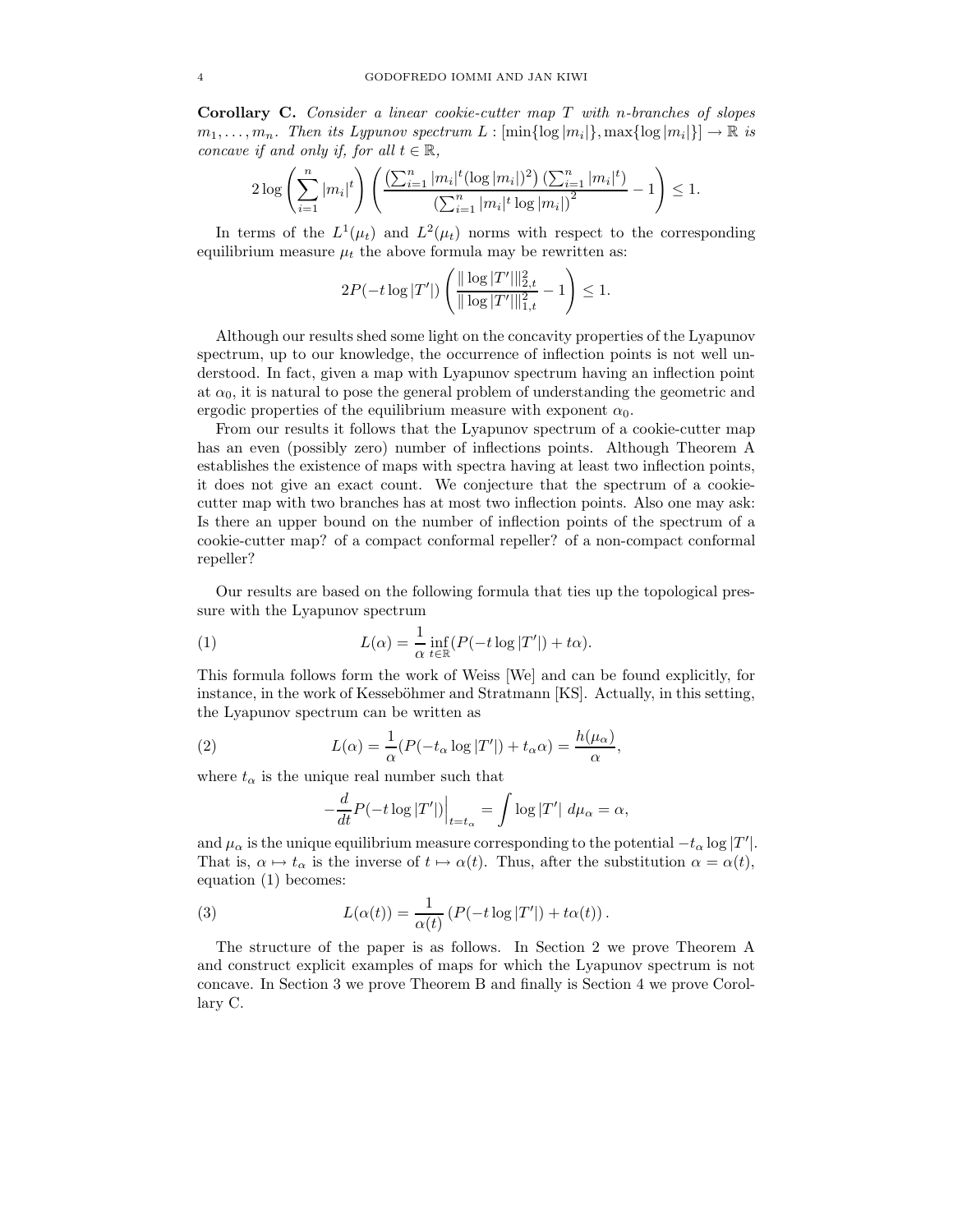## 2. Maps with two branches

Our aim now is to prove Theorem A. Throughout this section we let  $T$  be the cookie-cutter with two linear branches of slopes  $b > a > 1$  and Lyapunov spectrum  $L$ , as in the statement of Theorem A. The proof relies on explicit formulas for  $L$ together with a characterization of the inflection points that persist under small changes of the slopes  $a$  and  $b$  (i.e. transversal). We show that unstable zeros of  $\frac{d^2L}{d\alpha^2}(\alpha)$  may only occur at the Lyapunov exponent of the measure of maximal entropy when the logarithmic ratio of the slopes is as in the statement of the theorem.

We start by obtaining an explicit formula for  $L$ , from equation  $(1)$ .

### Lemma 2.1.

$$
L(\alpha) = \frac{1}{\alpha} \left[ - \left( \frac{\log b - \alpha}{\log \frac{b}{a}} \right) \log \left( \frac{\log b - \alpha}{\log \frac{b}{a}} \right) - \left( \frac{\alpha - \log a}{\log \frac{b}{a}} \right) \log \left( \frac{\alpha - \log a}{\log \frac{b}{a}} \right) \right].
$$

*Proof.* The equilibrium measure  $\mu_{\alpha}$ , in equation (2), can be explicitly determined. This is due to the fact that it is a Bernoulli measure (see [Wa, Theorem 9.16]). Since the Lyapunov exponent corresponding to  $\mu_{\alpha}$  is  $\alpha$  we have that

$$
\alpha = \int \log |T'| d\mu_{\alpha} = \mu_{\alpha}(I_1) \log a + \mu_{\alpha}(I_2) \log b
$$
  
=  $\mu_{\alpha}(I_1) \log a + (1 - \mu_{\alpha}(I_1)) \log b$   
=  $\mu_{\alpha}(I_1) (\log a - \log b) + \log b$ .

Hence,

$$
\mu_{\alpha}(I_1) = \frac{\log b - \alpha}{\log b - \log a},
$$
  

$$
\mu_{\alpha}(I_2) = \frac{\alpha - \log a}{\log b - \log a}.
$$

Therefore,  $\mu_{\alpha}$  is the unique Bernoulli measure which satisfies the above conditions. Moreover, the entropy of this measure is (4)

$$
h(\mu_{\alpha}) = -\left(\frac{\log b - \alpha}{\log b - \log a}\right) \log \left(\frac{\log b - \alpha}{\log b - \log a}\right) - \left(\frac{\alpha - \log a}{\log b - \log a}\right) \log \left(\frac{\alpha - \log a}{\log b - \log a}\right).
$$

Hence, from equation (2) we obtain that

$$
L(\alpha) = -\frac{1}{\alpha \log \frac{b}{a}} \left[ (\log b - \alpha) \log \left( \frac{\log b - \alpha}{\log b - \log a} \right) + (\alpha - \log a) \log \left( \frac{\alpha - \log a}{\log b - \log a} \right) \right].
$$

As suggested by equation (2) the behavior of the entropy function is closely related to the (in)existence of inflection points of the Lyapunov spectrum. In fact:

**Lemma 2.2** (Remark 8.1 [Io]). A point  $\alpha_0 \in (\log a, \log b)$  satisfies  $\frac{d^2L}{d\alpha^2}(\alpha_0) = 0$  if and only if

$$
2\frac{dL}{d\alpha}(\alpha_0) = \frac{d^2}{d\alpha^2}h(\mu_\alpha)\Big|_{\alpha = \alpha_0}
$$

.

Thus, our aim now is to study the second derivative of the entropy: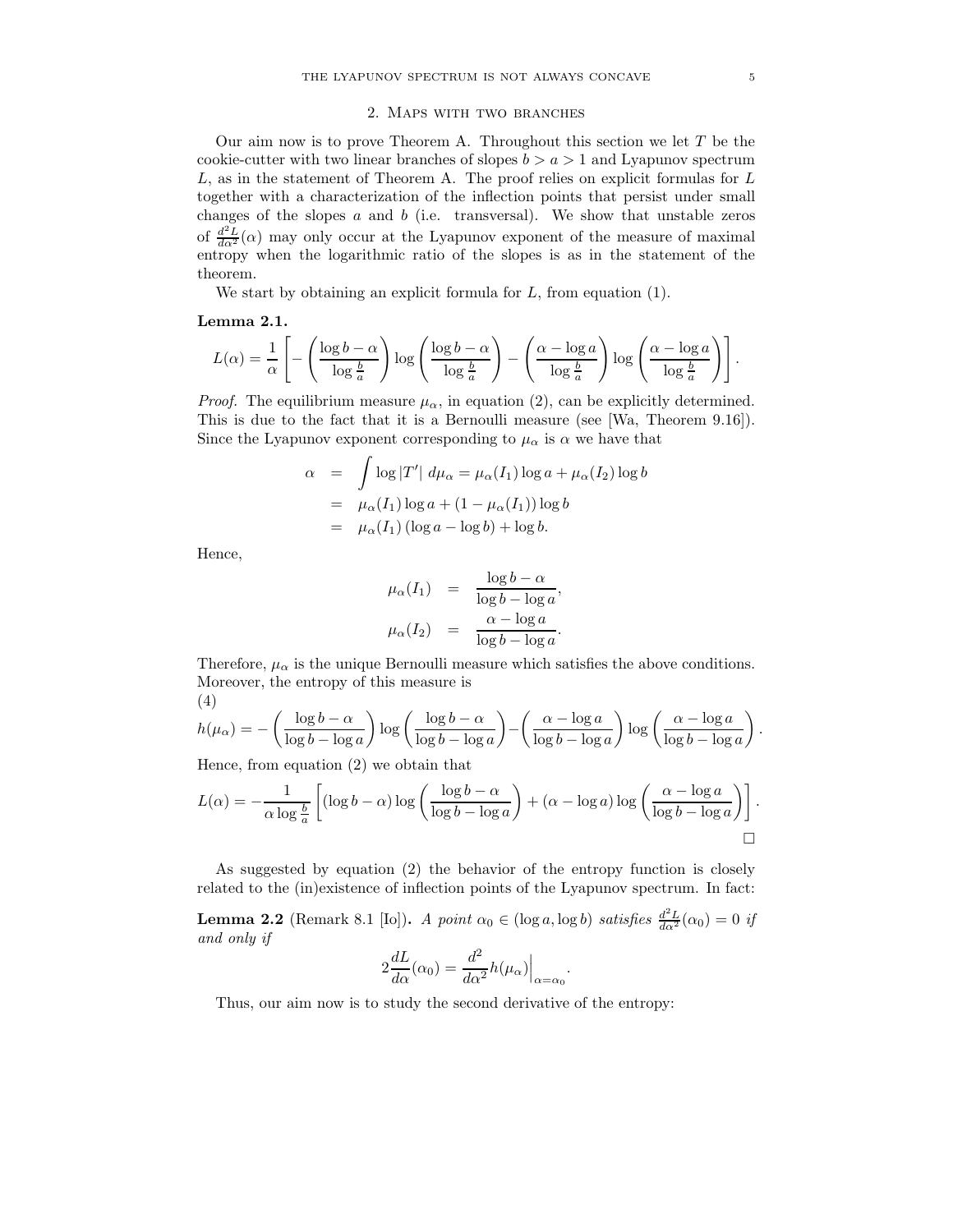**Proposition 2.1.** Let  $\alpha_M = (\log a + \log b)/2$ . Then the function

$$
\frac{d^2}{d\alpha^2}h(\mu_\alpha):(\log a,\log b)\to\mathbb{R}
$$

is concave, increasing in the interval  $(\log a, \alpha_M)$  and, decreasing in the interval  $(\alpha_M, \log b)$ . In particular, it has a unique maximum at  $\alpha = \alpha_M$ . Moreover,

$$
\frac{d^2}{d\alpha^2}h(\mu_\alpha)\Big|_{\alpha=\alpha_M} = -\left(\frac{2}{\log\frac{b}{a}}\right)^2,
$$
  

$$
\lim_{\alpha \to \log a} \frac{d^2}{d\alpha^2}h(\mu_\alpha) = -\infty,
$$
  

$$
\lim_{\alpha \to \log b} \frac{d^2}{d\alpha^2}h(\mu_\alpha) = -\infty.
$$

Proof. From equation (4) we have that the first derivative of the entropy with respect to  $\alpha$  is given by

(5) 
$$
\frac{d}{d\alpha}h(\mu_{\alpha}) = \frac{1}{\log \frac{b}{a}} \left( \log \left( \frac{\alpha - \log a}{\log b - \log a} \right) - \log \left( \frac{\log b - \alpha}{\log b - \log a} \right) \right).
$$

We can also compute its second derivative,

(6) 
$$
\frac{d^2}{d\alpha^2}h(\mu_\alpha) = \frac{-1}{\log\frac{b}{a}}\left(\frac{1}{\alpha - \log a} + \frac{1}{\log b - \alpha}\right).
$$

Note that this function has two asymptotes at  $log a$  and at  $log b$ . Indeed

$$
\lim_{\alpha \to \log a} \frac{d^2}{d\alpha^2} h(\mu_\alpha) = -\infty \text{ and } \lim_{\alpha \to \log b} \frac{d^2}{d\alpha^2} h(\mu_\alpha) = -\infty.
$$

In order to obtain the maximum of  $\frac{d^2}{d\alpha^2}h(\mu_\alpha)$  we compute the third derivative of the entropy function,

$$
\frac{d^3}{d\alpha^3}h(\mu_\alpha) = \frac{1}{\log\frac{b}{a}}\left(\frac{1}{(\alpha - \log a)^2} - \frac{1}{(\log b - \alpha)^2}\right),\,
$$

which is equal to zero if and only if

$$
\alpha = \alpha_M = \frac{\log b + \log a}{2}.
$$

Moreover,

$$
\frac{d^4}{d\alpha^4}h(\mu_\alpha) = \frac{-2}{\log\frac{b}{a}}\left(\frac{1}{(\alpha-\log a)^3} + \frac{1}{(\log b - \alpha)^3}\right),\,
$$

In particular

$$
\frac{d^4}{d\alpha^4}h(\mu_\alpha) \le 0.
$$

Now we combine the Proposition 2.1 with Lemma 2.2 in order to characterize inflection points of the spectrum which are stable under small changes of the slopes a and b. Namely, transversal intersections between the graphs of  $2\frac{dL}{d\alpha}(\alpha)$  and  $\frac{d^2}{d\alpha^2}h(\mu_\alpha).$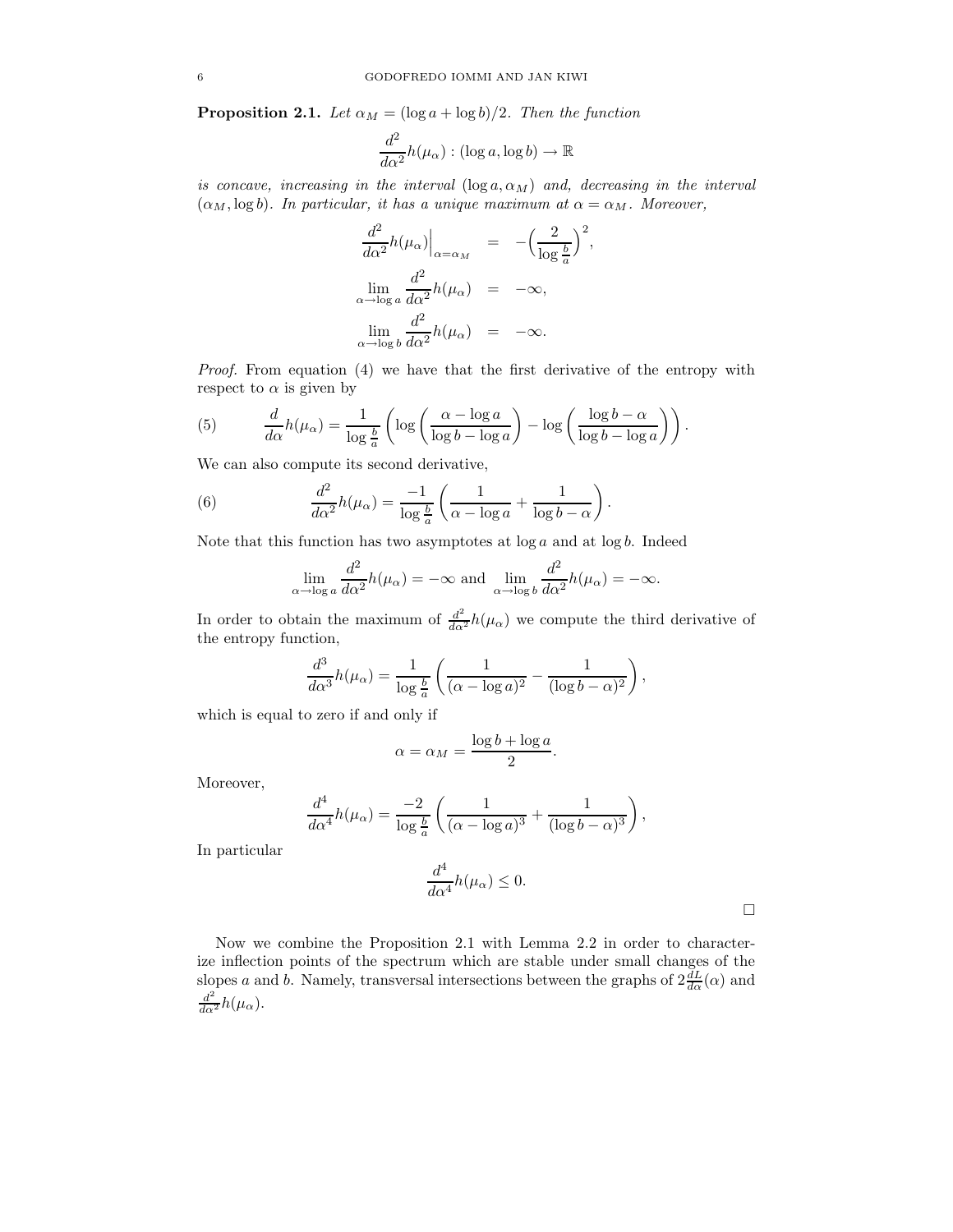**Lemma 2.3.** Assume that  $\alpha_i \in (\log a, \log b)$  with  $\alpha_i \neq \alpha_M$  is such that

$$
2\frac{dL}{d\alpha}(\alpha_i) = \frac{d^2}{d\alpha^2}h(\mu_\alpha)\Big|_{\alpha = \alpha_i}.
$$

Then the intersection of the graphs of  $\frac{dL}{d\alpha}(\alpha)$  and  $\frac{d^2}{d\alpha^2}h(\mu_\alpha)$  at  $\alpha = \alpha_i$  is transversal. Proof. By contradiction, suppose that the intersection is not transversal, that is

(7) 
$$
2\frac{d^2L}{d\alpha^2}(\alpha_i) = \frac{d^3h(\mu_\alpha)}{d\alpha^3}(\alpha_i).
$$

Since

$$
2\frac{d}{d\alpha}L(\alpha_i) = \frac{d^2}{d\alpha^2}h(\alpha_i)
$$

we have that  $\frac{d^2L}{d\alpha^2}(\alpha_i) = 0$ . Therefore equation (7) implies that  $\frac{d}{d\alpha}h(\alpha)\Big|_{\alpha=\alpha_i} = 0$ . Thus, by Proposition 2.1,  $\alpha_i = \alpha_M$ .

Finally, we are ready to prove the Theorem.

Proof of Theorem A. From equation (2) we obtain that

$$
2\frac{dL}{d\alpha}(\alpha) = \frac{2}{\alpha^2 \log \frac{b}{a}} \left[ \log b \log \left( \frac{\log b - \alpha}{\log b - \log a} \right) - \log a \log \left( \frac{\alpha - \log a}{\log b - \log a} \right) \right].
$$

Therefore,

$$
2\frac{dL}{d\alpha}(\alpha)\Big|_{\alpha=\alpha_M} = -\frac{8\log 2}{(\log a + \log b)^2}.
$$

Moreover,

$$
\lim_{\alpha \to \log a} 2 \frac{dL}{d\alpha}(\alpha) = \infty,
$$
  

$$
\lim_{\alpha \to \log b} 2 \frac{dL'}{d\alpha}(\alpha) = -\infty = \lim_{\alpha \to \log b} \left( 2 \frac{dL}{d\alpha}(\alpha) - \frac{d^2}{d\alpha^2} h(\mu_\alpha) \right).
$$

Hence, a sufficient condition to have two transversal intersections of the graphs of  $2\frac{dL}{d\alpha}$  and  $\frac{d^2}{d\alpha^2}h$  is  $2\frac{dL}{d\alpha}(\alpha_M) > \frac{d^2}{d\alpha^2}h(\alpha_M)$ . Now,

$$
2\frac{dL}{d\alpha}(\alpha_M) \ge \frac{d^2}{d\alpha^2}h(\alpha_M) \iff \frac{\log b}{\log a} \ge \frac{\sqrt{2\log 2}+1}{\sqrt{2\log 2}-1},
$$

where equality holds in one equation if and only if it holds in the other. To finish the proof of the theorem we must check that there exist values of  $a$  and  $b$  such that

$$
\frac{\log b}{\log a}<\frac{\sqrt{2\log 2}+1}{\sqrt{2\log 2}-1},
$$

for which the corresponding graphs of  $2\frac{dL}{d\alpha}$  and  $\frac{d^2}{d\alpha}h$  do not intersect. For this purpose let  $a > 1$  and  $b = \exp(\varepsilon)a$ . To ease notation we introduce

$$
x = \frac{\alpha - \log a}{\log b - \log a},
$$

and note that  $0\leq x\leq 1.$  It follows that

$$
\varepsilon^2 x(1-x)2\frac{dL}{d\alpha}(\alpha) = \frac{2\varepsilon}{\alpha^2}g(x),
$$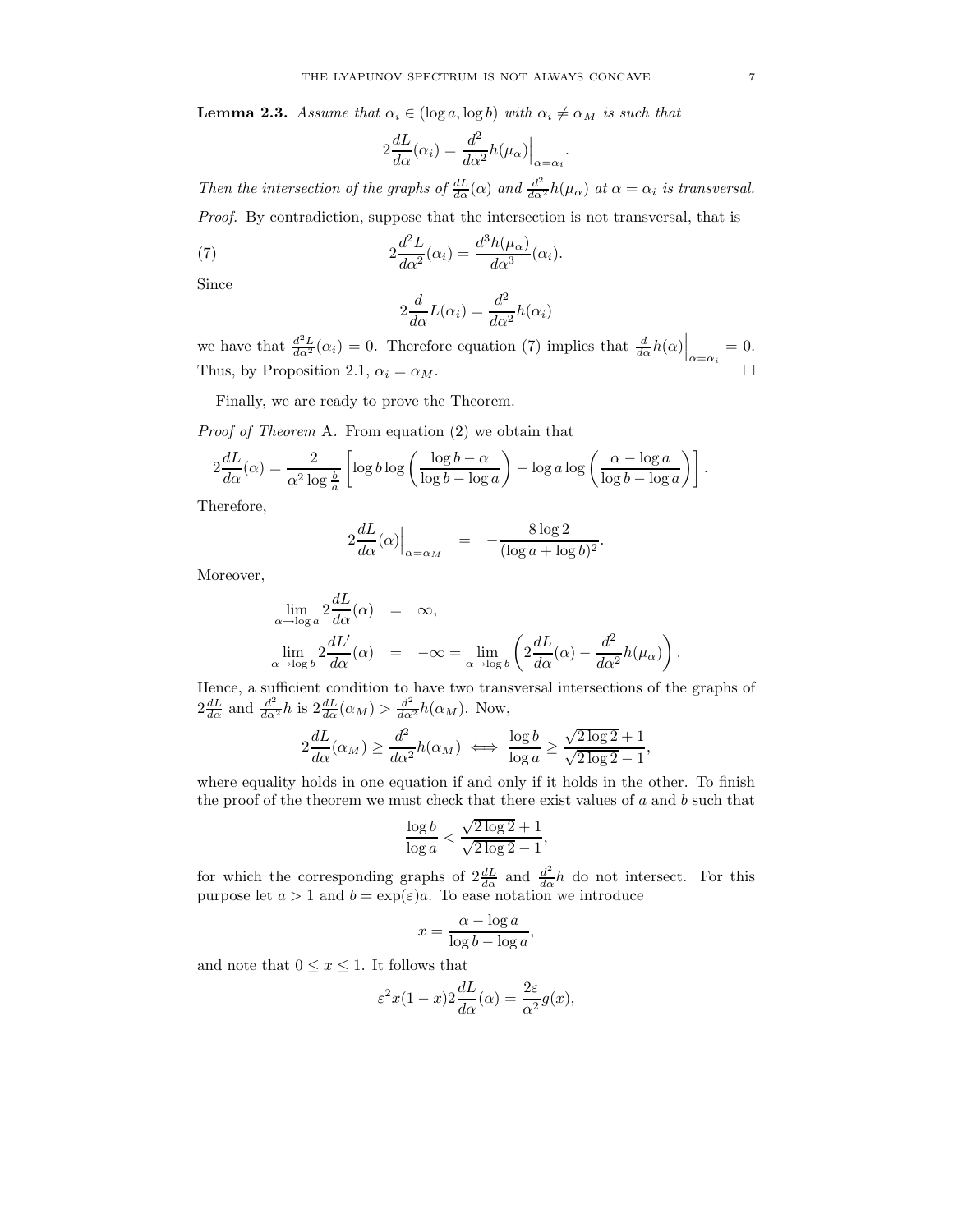

FIGURE 1. The Lyapunov spectra for maps with two linear branches of slopes a and b. For all graphs  $a = \exp(1)$ . At the left a concave spectra corresponding to  $b = \exp(10)$ . At the center, also concave but  $b \approx (\sqrt{2 \log 2}+1)/(\sqrt{2 \log 2}-1)$  is the bifurcation value of the slope. At the right, the non-concave graph corresponding to  $b = \exp(45)$ .

where  $g : [0,1] \to \mathbb{R}$  is the continuous function such that for all  $x \in (0,1)$ ,

$$
g(x) = \varepsilon x(1-x)\log(1-x) + (\log a)x(1-x)\log(1-x) - (\log a)(1-x)x\log x.
$$

Hence, uniformly for  $\alpha \in [\log a, \log b]$ , we have that  $\varepsilon^2 x(1-x) 2 \frac{d}{d\alpha} L(\alpha) \to 0$ , as  $\varepsilon \searrow 0$ . However, from equation (6)

$$
\varepsilon^2 x (1-x) \frac{d^2}{d\alpha^2} h(\mu_\alpha) = -1.
$$

Thus, for  $\varepsilon > 0$  sufficiently small, we have that  $2\frac{dL}{d\alpha}(\alpha) > \frac{d^2}{d\alpha^2}h(\alpha)$  for all  $\alpha \in$  $[\log a, \log b]$ .

**Example 2.1** (Non-concave Lyapunov spectrum). Let  $T$  be a linear cookie-cutter map with two branches of slopes  $a = \exp(1)$  and  $b = \exp(45)$ . The corresponding Lyapunov spectrum is not concave since

$$
45 = \frac{\log b}{\log a} > \frac{\sqrt{2 \log 2} + 1}{\sqrt{2 \log 2} - 1}.
$$

See Figure 1 (right).

## 3. The non-linear case

In this section we prove Theorem B, which gives a general condition that ensures the existence of inflection points for the Lyapunov spectrum. In the next section we will show that the mentioned condition is explicit for maps with linear branches.

Proof of Theorem B. From equation (3) we have

$$
L(\alpha(t)) = \frac{P(-t \log |T'|) + t\alpha(t)}{\alpha(t)}.
$$

Then, using  $f(g(t))'$  to denote the derivative of  $f \circ g$  with respect to  $t$ , we have

$$
L(\alpha(t))' = \frac{1}{\alpha(t)^2} \left( -\alpha'(t)P(-t\log|T'|) + \alpha(t)P(-t\log|T'|)' + \alpha(t)^2 \right).
$$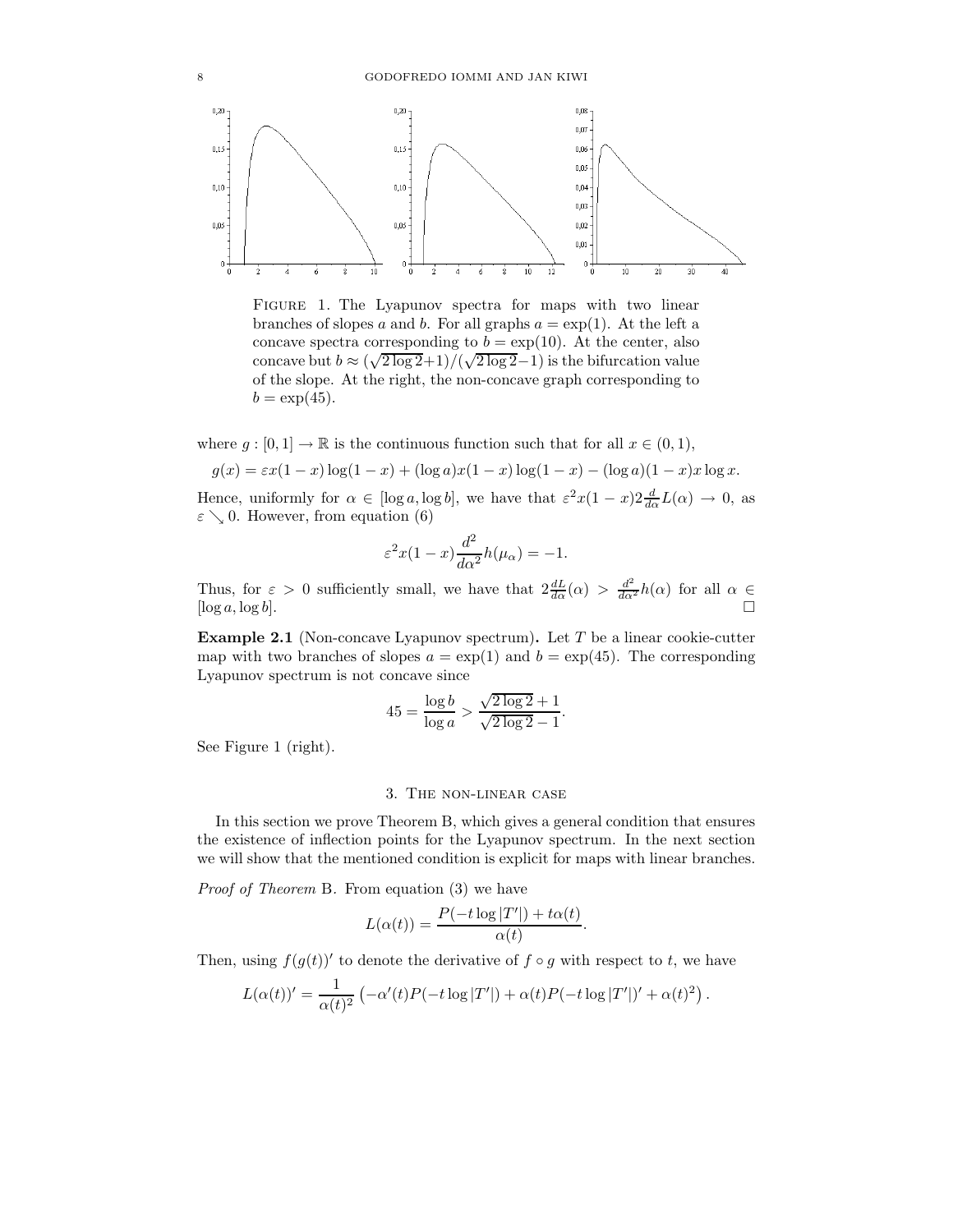Recall that

(8) 
$$
\alpha(t) = -P(-t \log |T|)
$$

Hence

$$
L(\alpha(t))' = -\frac{\alpha'(t)P(-t\log |T'|)}{\alpha(t)^2}.
$$

 $^{\prime}|$ )'.

Therefore, making use of equation (8) we obtain that

$$
\frac{d^2 L}{d\alpha^2}(\alpha(t)) = \frac{1}{\alpha'(t)} \cdot \left(\frac{L(\alpha(t))'}{\alpha'(t)}\right)'
$$
  
\n
$$
= \frac{1}{\alpha'(t)} \cdot \left(\frac{-P(-t \log |T'|)}{\alpha(t)^2}\right)'
$$
  
\n
$$
= \frac{1}{\alpha'(t)} \cdot \frac{2\alpha'(t)P(-t \log |T'|) - \alpha(t)P(-t \log |T'|)'}{\alpha(t)^3}
$$
  
\n
$$
= \frac{1}{\alpha'(t)} \cdot \frac{-2\alpha'(t)P(-t \log |T'|) + \alpha(t)^2}{\alpha(t)^3}.
$$

Since

$$
\alpha'(t) = \sigma^2(t) = P(-t \log |T'|)'' < 0
$$

for all  $t \in \mathbb{R}$ , we conclude that

(9) 
$$
\frac{d^2 L}{d\alpha^2}(\alpha(t)) \le 0 \iff -2\sigma^2(t)P(-t\log|T'|) + \alpha(t)^2 \ge 0.
$$

The theorem follows since  $P(-t \log |T'|)$  is positive if and only if  $t < t_d$ .

Let us stress that even though Theorem B is very general, it is not easy to deduce explicit conditions on  $T$  in order to guarantee the absence or presence of inflection points (in contrast with Theorem A).

## 4. The linear case

Throughout this section we consider a linear cookie-cutter map with  $n$  branches of slopes  $m_1, \ldots, m_n$ . We record a straightforward computation in the next lemma. This trivial calculation allow us to "effectively" draw the graphs of the corresponding Lyapunov spectra (e.g. see Figure 2 ).

**Lemma 4.1.** Consider a linear cookie-cutter map  $T$  with n branches of slopes  $m_1, \ldots, m_n$ . Then,

$$
\alpha(t) = \frac{\sum_{i=1}^{n} |m_i|^t \log |m_i|}{\sum_{i=1}^{n} |m_i|^t},
$$
  

$$
L(\alpha(t)) = \frac{(\sum_{i=1}^{n} |m_i|^t) \log (\sum_{i=1}^{n} |m_i|^t)}{\sum_{i=1}^{n} |m_i|^t \log |m_i|} - t.
$$

Note that the graph of  $L : [\min\{\log |m_i|\}, \max\{\log |m_i|\}] \to \mathbb{R}$  coincides with the graph of  $\mathbb{R} \ni t \mapsto (\alpha(t), L(t)).$ 

Proof. The pressure function of a linear cookie-cutter map has a simple form (see, for instance, [Sa, Example 1]),

$$
P(-t \log |T'|) = \log \sum_{i=1}^{n} |m_i|^t.
$$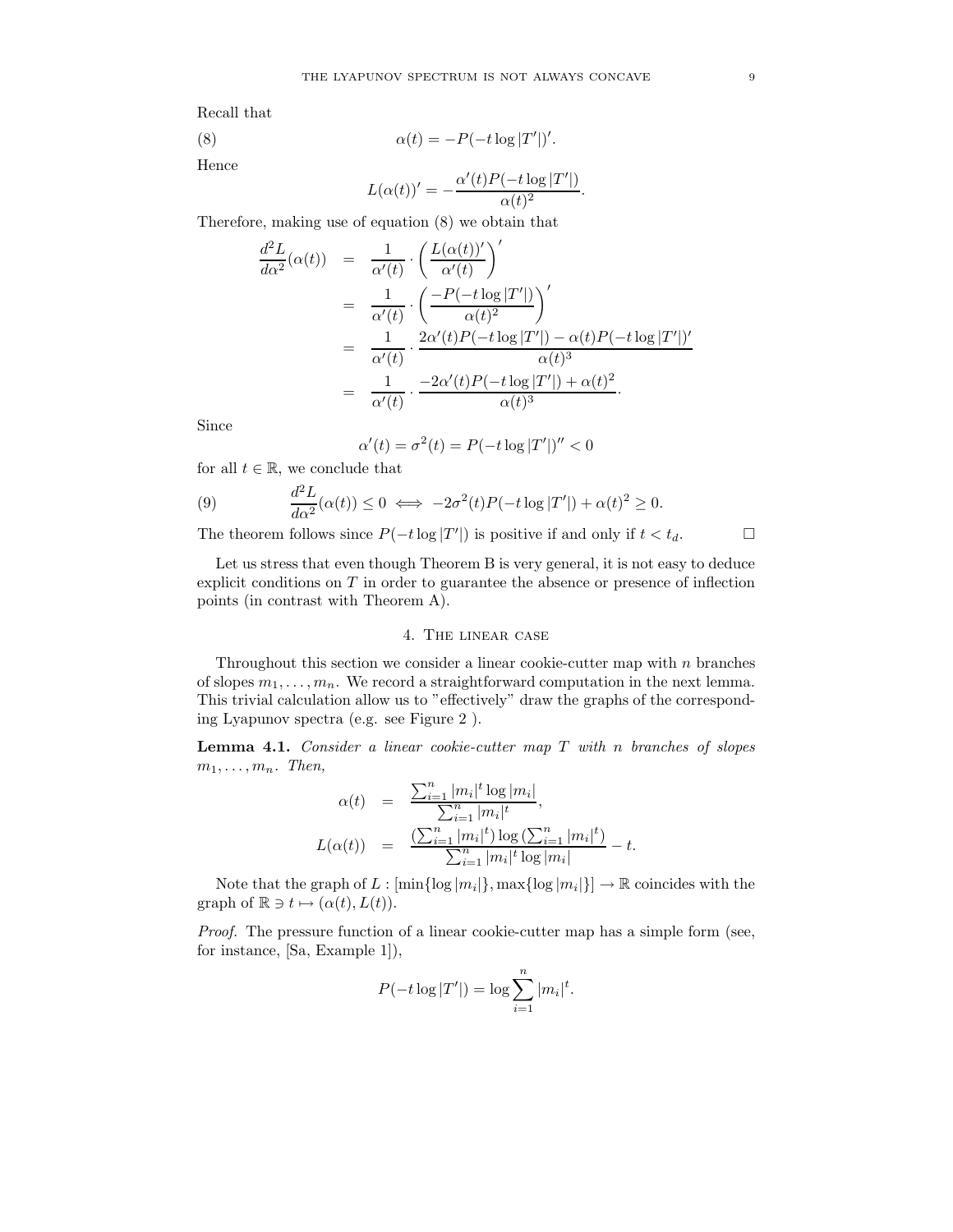

FIGURE 2. The Lyapunov spectra for maps with three linear branches of slopes  $a = \exp(1) < b = \exp(2) < c$ . At the left a concave spectra corresponding to  $c = \exp(4)$ . At the center, a non-concave corresponding to  $c = \exp(8)$ . At the right, another non-concave spectrum corresponding to  $b = \exp(16)$ .

Hence,

(10) 
$$
\alpha(t) = -P(-t \log |T'|)' = \frac{\sum_{i=1}^{n} |m_i|^t \log |m_i|}{\sum_{i=1}^{n} |m_i|^t}.
$$

The formula for  $L(\alpha(t))$  follows from Equation (3).

*Proof of Corollary* C. From the formula (10) for  $\alpha(t)$ , it follows that:

$$
\sigma^{2}(t) = \frac{\sum_{i=1}^{n} |m_{i}|^{t} (\log |m_{i}|)^{2}}{\sum_{i=1}^{n} |m_{i}|^{t}} - \left( \frac{\sum_{i=1}^{n} |m_{i}|^{t} \log |m_{i}|}{\sum_{i=1}^{n} |m_{i}|^{t}} \right)^{2}.
$$

We introduce the following notation:

$$
\|\log |T'||_{2,t}^2 = \frac{\sum_{i=1}^n |m_i|^t (\log |m_i|)^2}{\sum_{i=1}^n |m_i|^t}
$$
  

$$
\|\log |T'||_{1,t} = \frac{\sum_{i=1}^n |m_i|^t \log |m_i|}{\sum_{i=1}^n |m_i|^t}
$$

Now from Equation (9), we have that L is concave if and only if, for all  $t \in \mathbb{R}$ ,

$$
2P(-t\log |T'|)\left(\|\log |T'|\|_{2,t}^2-\|\log |T'|\|_{1,t}^2\right)\leq \|\log |T'|\|_{1,t}^2.
$$

### **REFERENCES**

- [BS] L. Barreira and J. Schmeling Sets of "non-typical" points have full topological entropy and full Hausdorff dimension, Israel J. Math. 116 (2000), 29–70.
- [Io] G. Iommi Multifractal analysis of Lyapunov exponent for the backward continued fraction map Preprint.
- [KS] M. Kesseböhmer and B. Stratmann A multifractal analysis for Stern-Brocot intervals, continued fractions and Diophantine growth rates Journal für die reine und angewandte Mathematik (Crelles Journal) 605, 133-163, (2007).
- [PP] W. Parry and M. Pollicott, Zeta functions and the periodic orbit structure of hyperbolic dynamics. Astrisque No. 187-188 (1990), 268 pp.
- [Pe] Y. Pesin Dimension Theory in Dynamical Systems CUP (1997).

$$
\overline{a}
$$

 $\Box$